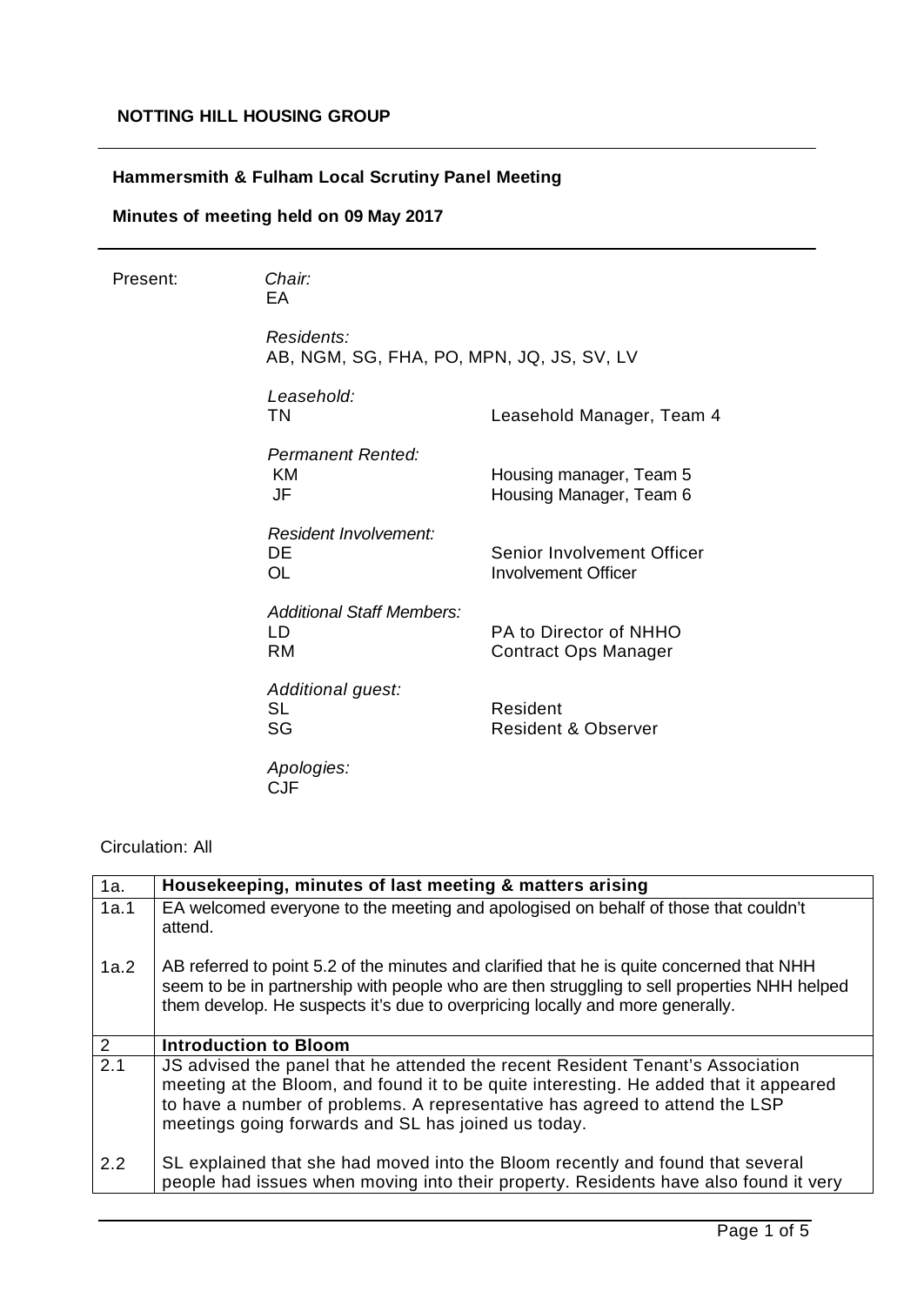| 2.3  | difficult to sell their property, compared to similar properties in the local area such as<br>Fulham Reach. SL added that overall she likes the likes the development; it's in up<br>and coming area, however prices have gone up considerably and having a 99 year<br>lease is a cause for concern.<br>SL added that The Bloom didn't meet sound testing regulations for over 50% of the<br>flats and residents have been struggling to sleep for over two years. SL has been<br>working with ED, Head of Leasehold at NHH, who has been very helpful and they are<br>trying to work with NHH rather than take the issues to the Housing Ombudsman.<br>Personally, SL has no problems, but is speaking on behalf of the other residents and<br>issues with Galliford Try.                                                                                                                                                                                                                                                                                                                                                                                                                                                                                                                                                                                                                                                                                                                                                                                                                                  |
|------|-------------------------------------------------------------------------------------------------------------------------------------------------------------------------------------------------------------------------------------------------------------------------------------------------------------------------------------------------------------------------------------------------------------------------------------------------------------------------------------------------------------------------------------------------------------------------------------------------------------------------------------------------------------------------------------------------------------------------------------------------------------------------------------------------------------------------------------------------------------------------------------------------------------------------------------------------------------------------------------------------------------------------------------------------------------------------------------------------------------------------------------------------------------------------------------------------------------------------------------------------------------------------------------------------------------------------------------------------------------------------------------------------------------------------------------------------------------------------------------------------------------------------------------------------------------------------------------------------------------|
| 2.4  | FHA asked if ASB was an issue for any of the residents. SL responded that a few<br>years ago there were some issues with crime, but in the last year there have been no<br>issues so this seems to be improving rapidly in this area.                                                                                                                                                                                                                                                                                                                                                                                                                                                                                                                                                                                                                                                                                                                                                                                                                                                                                                                                                                                                                                                                                                                                                                                                                                                                                                                                                                       |
| 2.5  | TN commented that NHH are no stranger to issues with build quality. It's at the<br>forefront at the moment especially with NHH being bound by resident satisfaction as<br>our satisfaction results feed into sales and grant funding. The recent press coverage<br>on build quality, highlighting an article in the Guardian. As a result of this, MV, the<br>Director of Commercial Services and EB member managing NHHO, set up a meeting<br>with the rest of G15 to see how we can address build quality issues as a sector. This<br>has fed into operational management and working groups including various levels of<br>management and frontline staff have been put together to improve issues, for<br>example, we've recently taken back management of one site that was third party<br>managed. Systemic problems come from not being able to pick the subcontractors<br>that our chosen contractors may use. This is called supply chain management and we<br>are looking into how to address this for the future. We now have Clerk of Works<br>employees and Consultants fully employed by NHH to have better direct control. We<br>also have a dedicated Aftercare Team to deal with all residents that move into our<br>new build stock. Each new build PMO will have an Aftercare Coordinator dedicated to<br>their patch. The will be responsible for logging defects to monitor and amend<br>framework contracts as required. TN added that due to the length of time it takes to<br>build, we may not see the results of positive changes we make now in buildings for up<br>to a decade. |
| 2.6  | AB requested that this be included in a presentation at a future meeting this<br>year.                                                                                                                                                                                                                                                                                                                                                                                                                                                                                                                                                                                                                                                                                                                                                                                                                                                                                                                                                                                                                                                                                                                                                                                                                                                                                                                                                                                                                                                                                                                      |
| 3a.  | <b>Performance - PRH</b>                                                                                                                                                                                                                                                                                                                                                                                                                                                                                                                                                                                                                                                                                                                                                                                                                                                                                                                                                                                                                                                                                                                                                                                                                                                                                                                                                                                                                                                                                                                                                                                    |
| 3a.1 | JF introduced the PRH performance report and gave the highlights.                                                                                                                                                                                                                                                                                                                                                                                                                                                                                                                                                                                                                                                                                                                                                                                                                                                                                                                                                                                                                                                                                                                                                                                                                                                                                                                                                                                                                                                                                                                                           |
| 3a.2 | Debt has reduced significantly. Managers are reflecting with teams what they did in<br>Q3 & Q4 to ensure continuation throughout the whole year.                                                                                                                                                                                                                                                                                                                                                                                                                                                                                                                                                                                                                                                                                                                                                                                                                                                                                                                                                                                                                                                                                                                                                                                                                                                                                                                                                                                                                                                            |
| 3a.3 | Universal credit has been a struggle. Training on universal credit continues on a<br>monthly basis. KM is liaising with local contacts for LBHF to come and do training with<br>H&F specifically. We hope this will encourage consistent performance throughout the<br>whole year and we hope not to see the same spike that we saw last year.                                                                                                                                                                                                                                                                                                                                                                                                                                                                                                                                                                                                                                                                                                                                                                                                                                                                                                                                                                                                                                                                                                                                                                                                                                                              |
| 3a.4 | JF to confirm cash value for ATB Team six.                                                                                                                                                                                                                                                                                                                                                                                                                                                                                                                                                                                                                                                                                                                                                                                                                                                                                                                                                                                                                                                                                                                                                                                                                                                                                                                                                                                                                                                                                                                                                                  |
| 3a.5 | JF highlighted that we've increased in complaints responded to in time. We are<br>discussing as managers how we will improve timeliness and quality. We are running<br>complaints workshops and asking people within teams to peer review and expect to                                                                                                                                                                                                                                                                                                                                                                                                                                                                                                                                                                                                                                                                                                                                                                                                                                                                                                                                                                                                                                                                                                                                                                                                                                                                                                                                                     |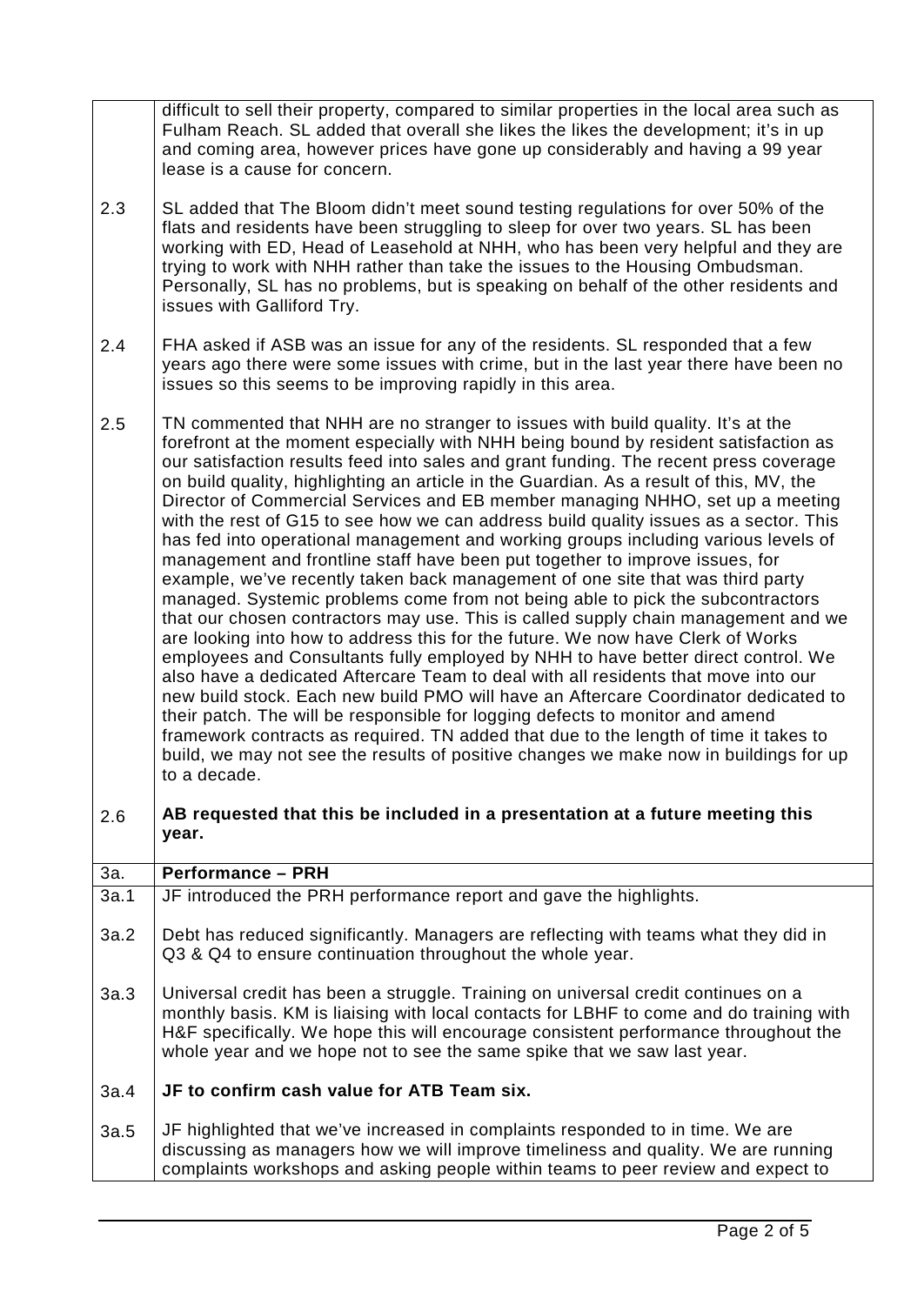|                | see immediate improvement.                                                                                                                                                                                                                                                                                                                                                                                                                                                                      |
|----------------|-------------------------------------------------------------------------------------------------------------------------------------------------------------------------------------------------------------------------------------------------------------------------------------------------------------------------------------------------------------------------------------------------------------------------------------------------------------------------------------------------|
| 3a.6           | Standard voids performance improved in Q4. Teams have worked very hard to<br>provide cover across teams and bring the number down. We have seen momentum<br>continue so far. KM's team are running at 5 days and JF's at 7 days, great<br>performance.                                                                                                                                                                                                                                          |
| 3a.7           | PO asked if we are also aiming for consistency across teams. KM said yes, managers<br>are trying to support each other and reduce competitiveness across teams, whilst<br>working towards the same goal.                                                                                                                                                                                                                                                                                        |
| 3a.8           | JF added that we've modernised the way we work so we no longer have team areas<br>in our workspace. The consultants told us we should expect a dip in performance<br>whilst the new ways of working embeds, but we are pleased to see that this hasn't<br>been the case.                                                                                                                                                                                                                        |
| 3a.9           | PO asked if we have employed additional staff. KM that no we haven't, our staff just<br>use the space more effectively so they are sitting amongst each other across teams,<br>not necessarily in their individual teams which means they work with people doing<br>similar work at that particular time.                                                                                                                                                                                       |
| 3a.10          | FHA asked why external landscaping has dipped. KM explained that we aim to do<br>inspections in first two weeks. They are checked on a weekly basis to ensure a<br>consistent approach.                                                                                                                                                                                                                                                                                                         |
| 3a.11          | EA asked how the worst performing team can end up at 73 days for a standard relet.<br>KM will provide an answer in the six week update.                                                                                                                                                                                                                                                                                                                                                         |
| 3a.12          | AB commented that more information should have been provided in commentary and<br>underperformance that's clearly shown in the tables shouldn't go unanswered in the<br>reports. All managers to ensure negative performance is clearly explained in<br>commentary. EA also requested to see cash lost for voids.                                                                                                                                                                               |
| 3a.13          | JF advised that the complaint review statistics were being discussed in the<br>management team, as one of the issues they seem to face is timeliness. They are<br>working to ensure that they are collating the packs for review as soon as possible so<br>reviewers have more time to review and get responses back. FHA commented that as<br>a reviewer, she never receives deadlines on when to respond by. The panel agreed<br>to review the complaints review process at the next meeting. |
| 3 <sub>b</sub> | <b>Leasehold Performance Report</b>                                                                                                                                                                                                                                                                                                                                                                                                                                                             |
| 3b.1           | TN explained that NHH are using a new way of reporting and collating data for                                                                                                                                                                                                                                                                                                                                                                                                                   |
|                | customer satisfaction, and we now have a full year of data to analyse.                                                                                                                                                                                                                                                                                                                                                                                                                          |
| 3b.2           | TN advised there has been a lot of change in Leasehold. ED was recently appointed<br>head of department, we've had two new managers join the team, and we've just<br>decided to try a new management structure for our external team.                                                                                                                                                                                                                                                           |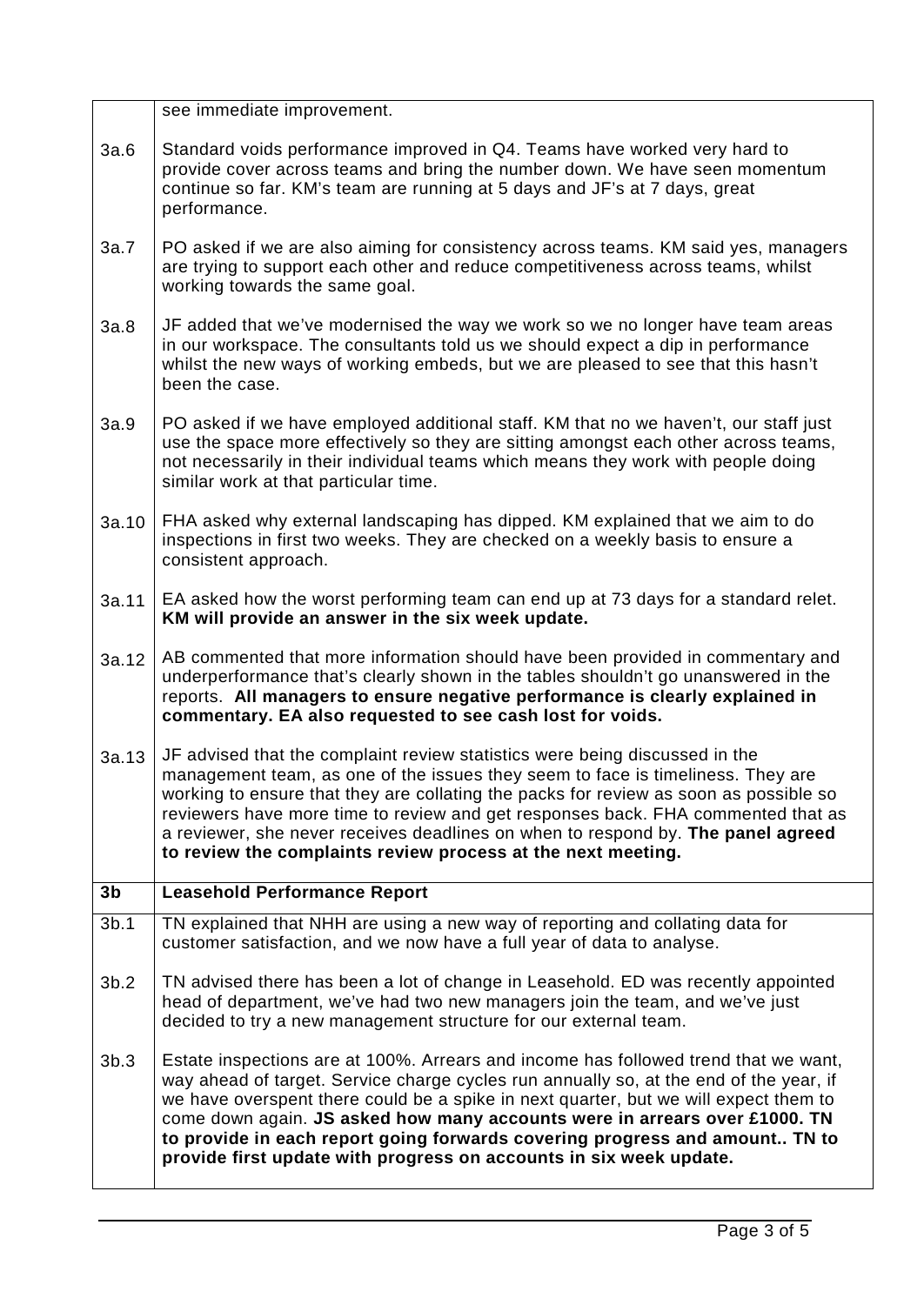#### 3b.4 TN highlighted a 10% increase on repairs completed within timeframe. **JS suggested that where a Section 20 has gone over target, it be shown within commentary.**

- 3b.5 TN highlighted that complaint responses were at 100%, however two reviews were not responded to within target due to internal reviewers not responding in time.
- 3b.6 SV asked if some of the complaints were a result of residents being aggravated by not being able to get through to someone, e.g. being put through to housing officer to deal with issue knowing they are on leave and not having common sense to put them through to someone else. It was asked if staff on the switchboard were adequately trained to deal with incoming calls. JF advised that staff on switchboard are trained to put staff through to the Housing Officer or PMO as that is the ATB method. KMK commented that if callers listen to the full answerphone message, Housing Officers provide an alternative number for their buddy and/or team coordinator. TN added that it is the responsibility of the PMO to divert calls appropriately from their mobile number, and if this isn't the case, it's useful for the complaints to come through so we become aware of the issue.
- 3b.7 TN highlighted that customer satisfaction has increased by 3.3% overall, however we have recruited new permanent staff into temporary positions which might explain a couple of the drops in individual areas whilst these staff settle in. Our worst performing team is our external team which have dragged our results down. This has been discussed amongst the team on how to improve this. The team is currently made up of six PMOs with one manager. We've decided to split the team into two, with another manager to focus on improving that team.
- 3b.8 SG referred to page 49 and asked to see the reasons why the best team have been performing well and why worst performing team are worst. **TN to provide in six week update.**

#### 4 **Update on RR & Governance Review** 4.1 4.2 4.3 4.4 4.5 DE tabled the Governance Review briefing note and summarised that the Altogether Better Committee and the People's Committee have been deemed not fit for purpose. There was an overall feeling was that there wasn't enough strategic oversight at that level, e.g. Workwise and Customer Strategy. Local Scrutiny Panels will now sit under a Scrutiny Review Meeting which will happen quarterly. The idea is to move to a "You Said, We Did" framework. The Resident Repair Reps project has been reviewed further and will now have a separate model where residents will meet with lead surveyors to discuss cyclical maintenance and day to day repairs. The meetings will include a Contract Manager from NHH and the Contractors. The meetings will be resident lead and anyone who wants to attend can get in touch with DE directly. A summary sheet will be produced at each meeting and be included in LSP packs. The group discussed the content of the resident repairs meeting and panel members were strongly advised to go to submit their views and contribute. Unfortunately due to time constraints, the breakout session did not take place and instead the group discussed the format of the next few meetings. 5 **Future Meeting Format**